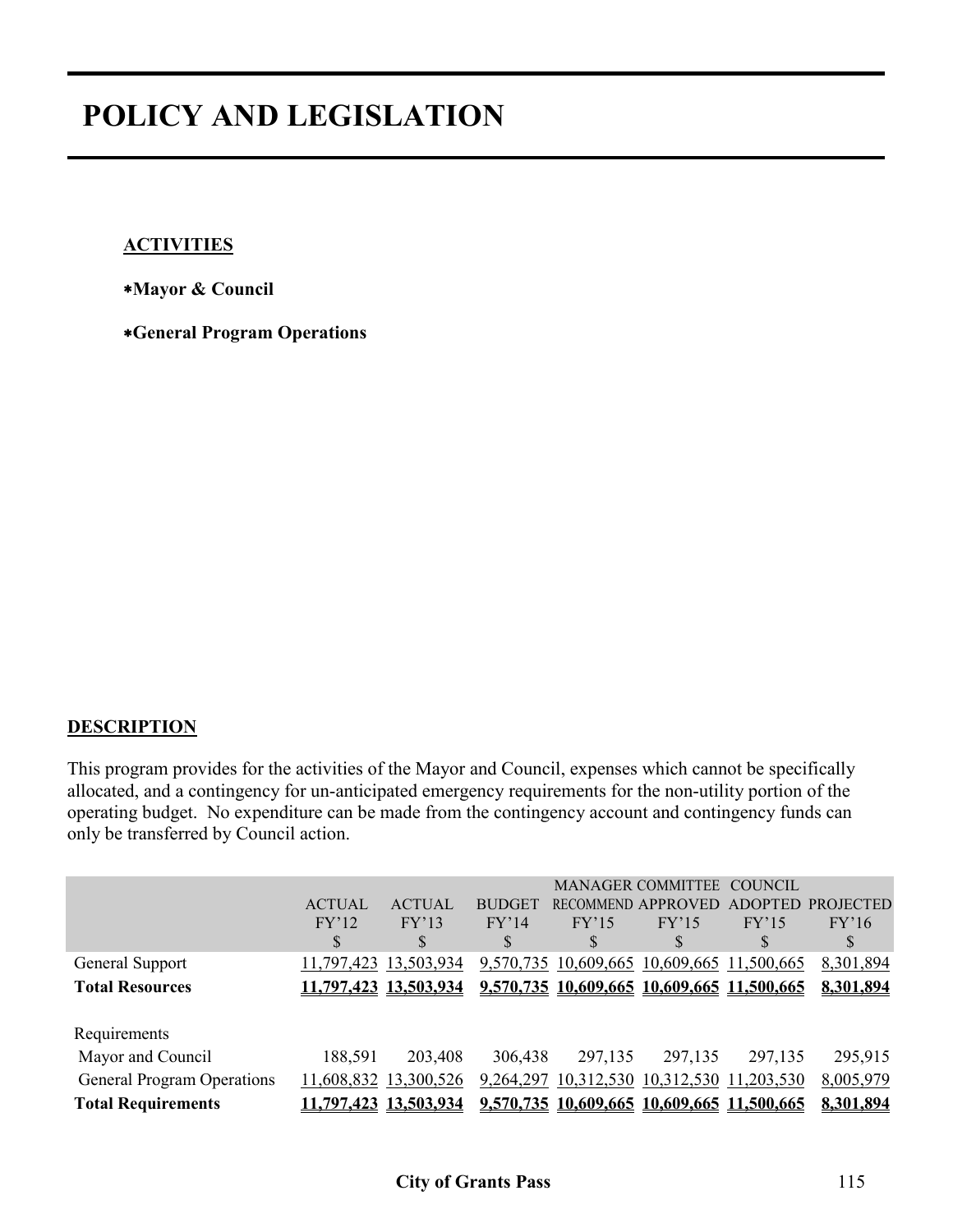# **Program: Policy and Legislation – Mayor & Council**

#### *Mission Statement:*

*"The mission of the Council is to represent all of the citizens by providing leadership, policies, ordinances and decisions necessary to meeting citizen needs and desires."* 

#### *Services Delivered:*

The Mayor and Council represent the legislative branch of the City. The Mayor, elected at-large for a fouryear term, serves as the chief elected official of the City and presides over the Council meetings. Although he votes only in case of a tie, he approves Council resolutions and ordinances. If the Mayor does not approve an ordinance or resolution, "such ordinance or resolution shall then be put upon its passage again, and if three-fourths of all members constituting the Council shall vote in favor of such ordinance or resolution, it shall thereupon become a law without the approval of the Mayor".

This activity finances the expenses associated with the Mayor and Council, including the goals setting meeting, workshops, the annual community survey, national meetings, state committee meetings and other training sessions. The Mayor and Council are not paid a salary or stipend for serving.

The Council is comprised of eight members, who are elected at-large for overlapping four-year terms, two from each of four separate wards. The Council is the official policy making body for the City and is responsible for the overall direction of the municipality. The Council establishes the vision for the City, sets goals, and approves the City's Strategic Plan and budget. Actions are taken by adopting ordinances and resolutions, authorizing contracts, adopting a City budget and appointing a City Manager.

#### *FY'15 Anticipated Accomplishments & Corresponding Council Goal - Strategic Plan Item:*

## **Provide Cooperative, Shared Leadership Involving Council, Staff and Community**

#### **Objective 1: Provide Leadership Training**

#### **Objective 2: Implement community communication strategies**

#### *Performance Measurements:*

The Council is responsible to the citizens they represent and the voters evaluate acceptable performance.

#### *Budget Highlights:*

The budget includes resources for the City newsletter as well as television coverage to include Council meetings, budget meetings and specifically identified Council workshops or special meetings. There is also sufficient budget to produce 8-12 special topic programs for cable broadcasting. The Council also supports boards, task forces and committees, including recognition for volunteers. Memberships for the City, like League of Oregon Cities membership, are paid from this department.

## *FY'14 Activity Review:*

The City Council is faced with many opportunities and requirements of varying urgency. The Council adopts City goals and an annual Strategic Plan, which helps in prioritizing the use of time, energy, money and other resources. The Council actively addresses citizen needs through the public process.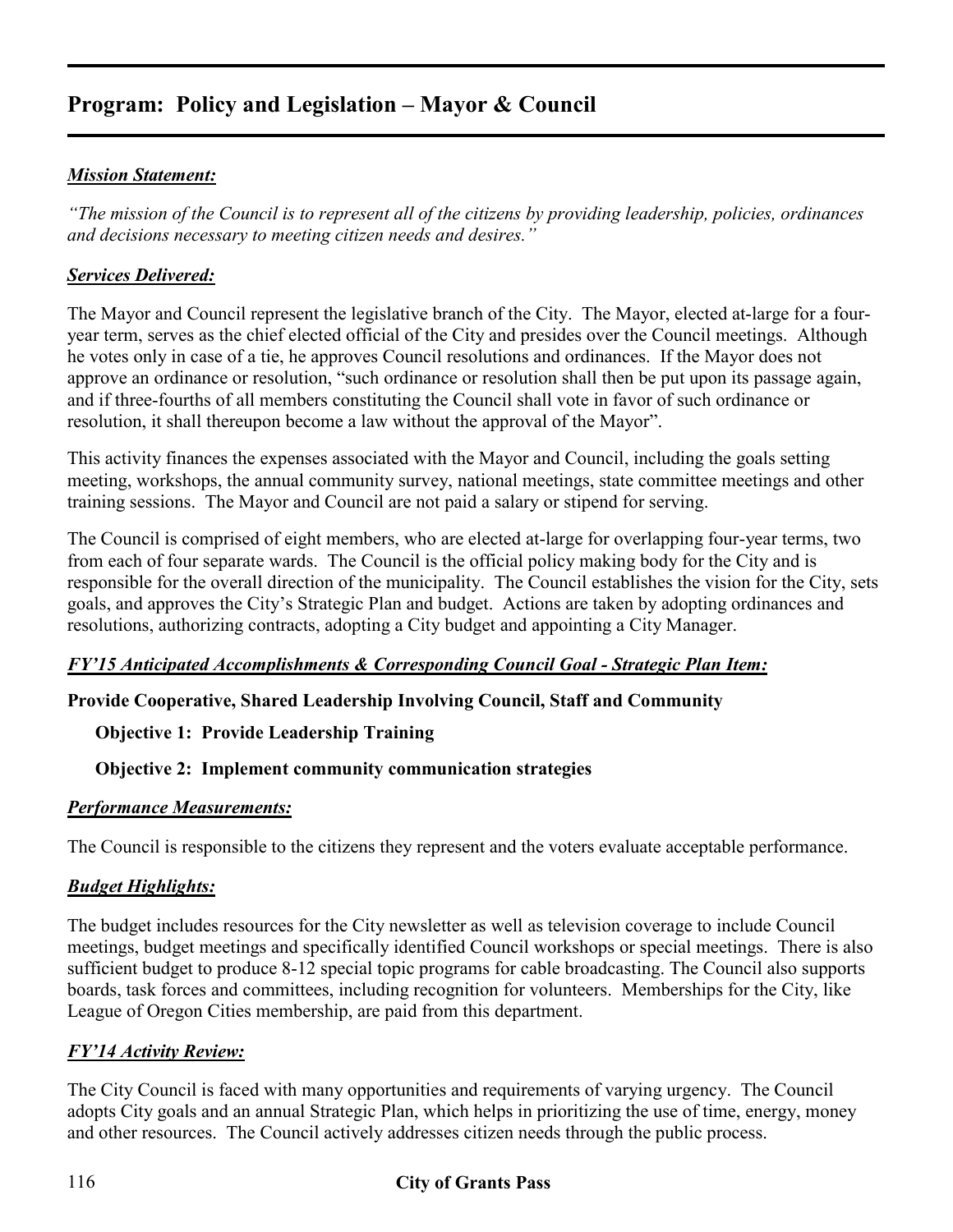# **Program: Policy and Legislation – Mayor & Council**

| <b>Financial Summary</b> |                |               |               |         |                                      |                |         |  |  |
|--------------------------|----------------|---------------|---------------|---------|--------------------------------------|----------------|---------|--|--|
|                          |                |               |               |         | MANAGER COMMITTEE COUNCIL            |                |         |  |  |
|                          | <b>ACTUAL</b>  | <b>ACTUAL</b> | <b>BUDGET</b> |         | RECOMMEND APPROVED ADOPTED PROJECTED |                |         |  |  |
| Resources                | FY'12          | FY'13         | FY'14         | FY'15   | FY'15                                | FY'15          | FY'16   |  |  |
|                          | \$             | S             | \$            | S       | S                                    | S              | S       |  |  |
|                          |                |               |               |         |                                      |                |         |  |  |
| General Support          | 188,591        | 203,408       | 306,438       | 297,135 | 297,135                              | 297,135        | 295,915 |  |  |
| <b>Total Resources</b>   | <u>188,591</u> | 203,408       | 306,438       | 297,135 | 297,135                              | <u>297.135</u> | 295.915 |  |  |

|                           |               |                  |               |          | <b>MANAGER COMMITTEE</b>  | COUNCIL  |                   |
|---------------------------|---------------|------------------|---------------|----------|---------------------------|----------|-------------------|
|                           | <b>ACTUAL</b> | <b>ACTUAL</b>    | <b>BUDGET</b> |          | <b>RECOMMEND APPROVED</b> |          | ADOPTED PROJECTED |
| Requirements              | FY'12         | FY'13            | FY'14         | FY'15    | FY'15                     | FY'15    | FY'16             |
|                           | \$            | \$               | S             | \$       | \$                        | S        | $\mathbb{S}$      |
|                           |               |                  |               |          |                           |          |                   |
| Materials & Supplies      | 17,472        | 22,704           | 21,800        | 21,800   | 21,800                    | 21,800   | 20,700            |
| Contractual/Prof Services | 105,009       | 118,702          | 214,500       | 201,500  | 201,500                   | 201,500  | 201,500           |
| Direct Charges            | 48,349        | 43,511           | 44,418        | 46,835   | 46,835                    | 46,835   | 46,835            |
| Capital Outlay            | 616           | $\boldsymbol{0}$ | $\theta$      | $\theta$ | $\Omega$                  | $\theta$ | $\theta$          |
| <b>Indirect Charges</b>   | 17,145        | 18,491           | 25,720        | 27,000   | 27,000                    | 27,000   | 26,880            |
| <b>Total Requirements</b> | 188,591       | 203,408          | 306,438       | 297,135  | 297,135                   | 297,135  | 295,915           |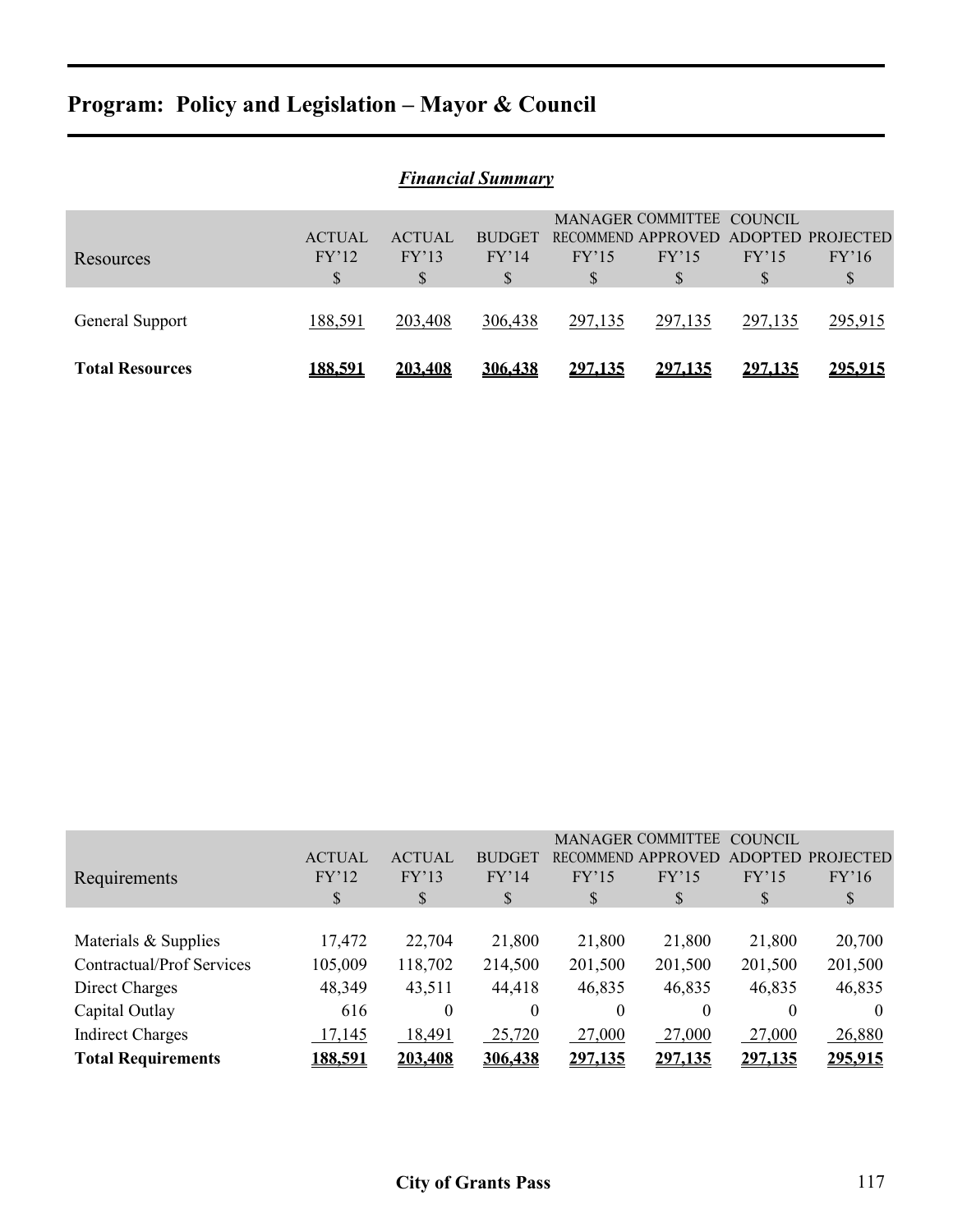## **Program: Policy and Legislation – General Program Operations**

### *Services Delivered:*

The General Program Operations activity of the General Fund provides for emergency or unforeseen expenses that may occur during the fiscal year and other expenses that cannot be specifically allocated to a single operating activity. Special Council action is required to spend from the contingency account. This program also carries the beginning and ending budgetary fund balances for the General Fund along with all of the general support revenues such as franchise taxes, business taxes and State revenue sharing.

#### *FY'15 Anticipated Accomplishments & Corresponding Council Goal - Strategic Plan Item:*

#### **Maintain, Operate, and Expand our Infrastructure to Meet Community Needs**

• Capital transfers – Utilize one-time resources to invest in parks, water, sewer and transportation projects and other projects that increase the efficiencies and effectiveness of City departments.

#### *Budget Highlights:*

Keeping with the City's financial policy of allocating one-time resources and savings to one-time projects, and in alignment with Council's goal to *"Maintain, Operate and Expand our Infrastructure to Meet Community Needs"*, the FY'15 budget provides for various capital project transfers. This includes \$595,000 to Transportation, Stormwater, Water and Wastewater projects among other transfers.

Other expenditures in this program include a provision for the City's required annual financial audit as well as funding for the on-going performance audits initiated by Council's PAVE Committee (Performance Audit, Visioning and Enhancement). This program also pays Engineering charges for services for nonproject support requested by various general fund programs. This program also pays for a year-to-year contract with Josephine Community Libraries.

During FY'10, Council implemented a new financial policy establishing a target range for the beginning and ending fund balance for the General Fund. The policy is based on the City's operating needs early in the fiscal year between July and November before the bulk of property tax revenue resources are available. The policy recommends a beginning fund balance of 30-40% of annual expenditures for the General Fund. The General Fund is expected to end FY'14 slightly above this range due to some one-time savings from recent years still being available for use and should end FY'15 in the higher end of that range.

The Recommended FY'15 budget has a general fund contingency of \$2,000,000 which is above the 5% of the expenditures minimum contingency target for the City's General Fund operations (Policy & Legislation, Public Safety, Parks and Development). This contingency meets the recommended and standard minimum of a 5% contingency and should be sufficient to meet un-anticipated events in FY'15. The contingency cannot be transferred to other expenditure categories or used in any dollar amount without Council's specific approval by resolution and will be carried over as a fund balance when not used.

#### *FY'14 Activity Review:*

Transfers to capital projects were reduced from the original adopted budget along with a reduction in the contingency (in July of 2013) to provide the resources for a temporary rental of up to 30 beds in the Josephine County Adult Jail for use by City Police. This contract will expire at the end of June 2014.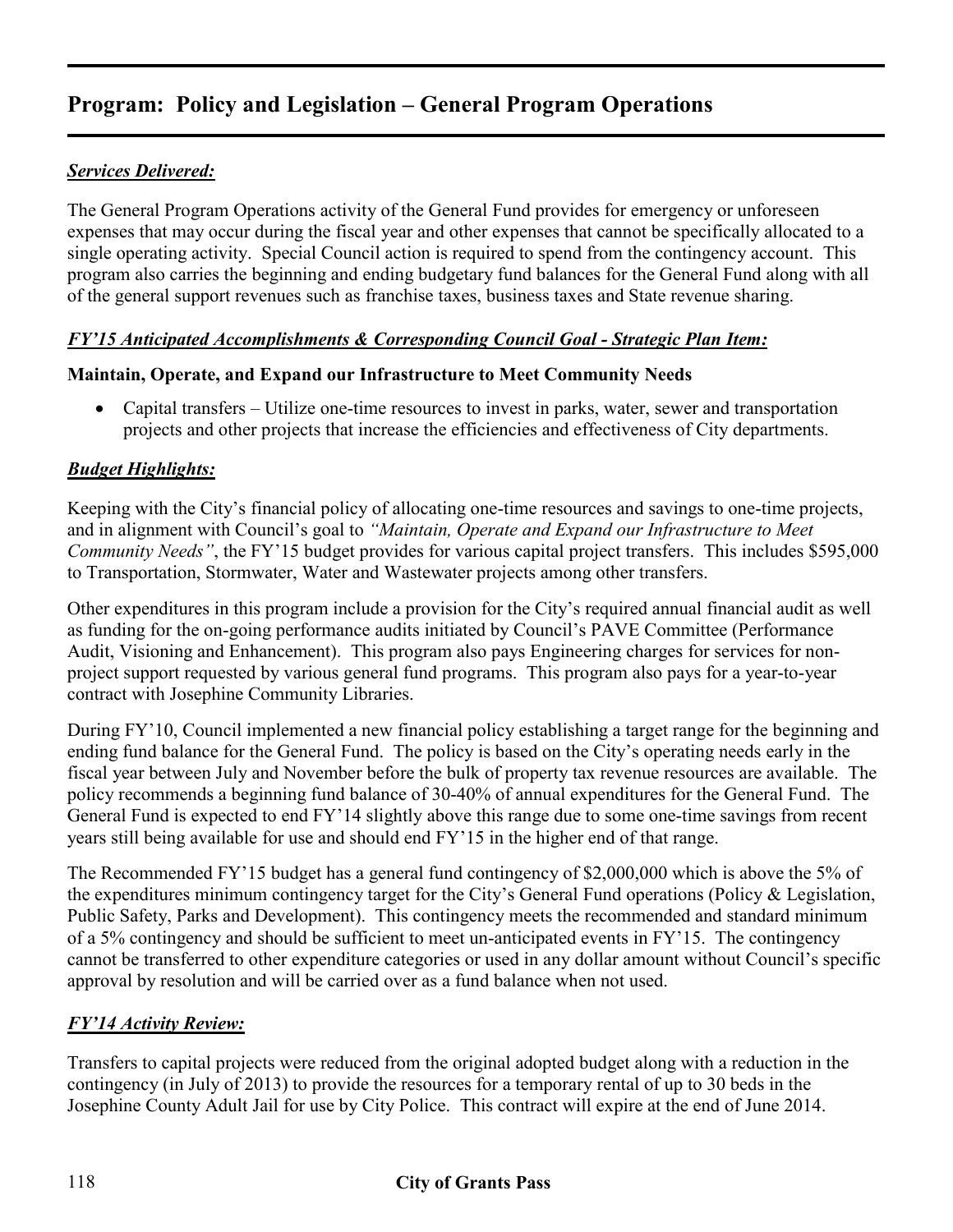# **Program: Policy and Legislation – General Program Operations**

| <b>Financial Summary</b> |               |                       |                  |                                            |                                                 |            |                   |  |
|--------------------------|---------------|-----------------------|------------------|--------------------------------------------|-------------------------------------------------|------------|-------------------|--|
|                          | <b>ACTUAL</b> | <b>ACTUAL</b>         | <b>BUDGET</b>    |                                            | MANAGER COMMITTEE COUNCIL<br>RECOMMEND APPROVED |            | ADOPTED PROJECTED |  |
| Resources                | FY'12<br>\$   | FY'13<br>\$           | FY'14<br>S       | FY'15<br>S                                 | FY'15<br>\$                                     | FY'15<br>S | FY'16<br>S        |  |
| General Support          |               | 11,608,832 13,300,526 |                  | 9,264,297 10,312,530 10,312,530 11,203,530 |                                                 |            | 8,005,979         |  |
| <b>Total Resources</b>   | 11.608.832    | <b>13.300.526</b>     | <u>9.264.297</u> |                                            | 10,312,530 10,312,530 11,203,530                |            | 8.005.979         |  |

| Requirements                     | <b>ACTUAL</b><br>FY'12<br>\$ | <b>ACTUAL</b><br>FY'13<br>\$ | <b>BUDGET</b><br>FY'14<br>\$ | RECOMME<br>FY'15<br>\$ | MANAGER COMMITTEE<br>FY'15<br>\$ | COUNCIL<br>FY'15<br>\$ | CTED<br>FY'16<br>\$ |
|----------------------------------|------------------------------|------------------------------|------------------------------|------------------------|----------------------------------|------------------------|---------------------|
| <b>Personnel Services</b>        | 38,201                       | 185,085                      | $\Omega$                     | 0                      | $\Omega$                         | $\theta$               | $\theta$            |
| Materials & Services             | $\theta$                     | $\theta$                     | 3,000                        | $\Omega$               | $\Omega$                         |                        | $\theta$            |
| <b>Contractual/Prof Services</b> | 196,018                      | 219,040                      | 1,160,700                    | 195,400                | 195,400                          | 1,167,400              | 123,400             |
| Direct Charges                   | 68,640                       | 87,140                       | 115,540                      | 138,928                | 138,928                          | 138,928                | 141,128             |
| <b>Indirect Charges</b>          | $\theta$                     | $\theta$                     | 20,430                       | 0                      | $\Omega$                         | $\Omega$               | $\theta$            |
| <b>Transfers Out</b>             | 859,115                      | ,001,895                     | 1,225,000                    | 1,821,700              | 1,821,700                        | 1,821,700              | 1,045,500           |
| <b>Subtotal Expenditures</b>     | 1,161,974                    | 1,493,160                    | 2,524,670                    | 2,156,028              | 2,156,028                        | 3,128,028              | 1,310,028           |
| Contingencies                    | $\theta$                     | $\boldsymbol{0}$             | 2,788,070                    | 2,000,000              | 2,000,000                        | 2,000,000              | 2,000,000           |
| <b>Ending Balance</b>            | 10,446,858                   | 11,807,366                   | 3,951,557                    | 6,156,502              | 6,156,502                        | 6,075,502              | 4,695,951           |
| <b>Total Requirements</b>        | 11,608,832                   | 13,300,526                   | 9,264,297                    | 10,312,530             | 10.312.530                       | 11.203.530             | 8.005.979           |